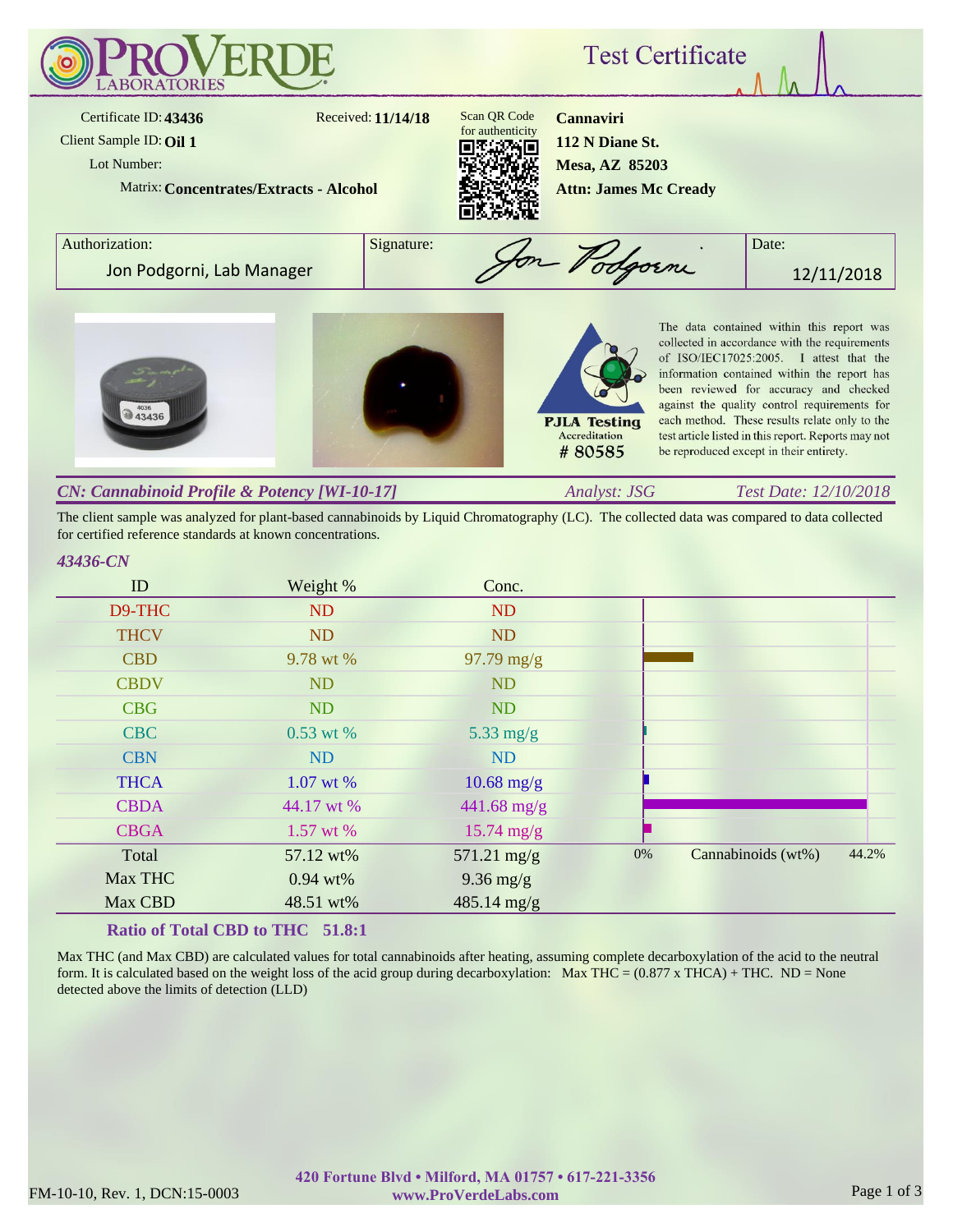| <b>EA: Elemental Analysis [WI-10-13]</b> | Analyst: <b>JFD</b> | <i>Test Date: 12/6/2018</i> |
|------------------------------------------|---------------------|-----------------------------|
|------------------------------------------|---------------------|-----------------------------|

This test method was performed in accordance with the requirements of ISO/IEC 17025. These results relate only to the test article listed in this report. Reports may not be reproduced except in their entirety.

#### *43436-EA*

| Symbol      | Metal      | Conc. <sup>1</sup> | <b>MDL</b>         | Limits $2$    | <b>Status</b> |
|-------------|------------|--------------------|--------------------|---------------|---------------|
| AI          | Aluminum   | 899 ug/kg          | $5 \text{ ug/kg}$  |               |               |
| As          | Arsenic    | ND                 | $4$ ug/kg          | 15000 ug/kg   | <b>PASS</b>   |
| Cd          | Cadmium    | $7 \text{ ug/kg}$  | $1$ ug/kg          | $5000$ ug/kg  | <b>PASS</b>   |
| Ca          | Calcium    | 27,215 ug/kg       | $500$ ug/kg        |               |               |
| Cr          | Chromium   | $14 \text{ ug/kg}$ | $5 \text{ ug/kg}$  | 45000 ug/kg   | <b>PASS</b>   |
| Co          | Cobalt     | ND                 | $10$ ug/kg         |               |               |
| Cu          | Copper     | $721$ ug/kg        | 500 ug/kg          | 3100000 ug/kg | <b>PASS</b>   |
| Fe          | Iron       | 3,679 ug/kg        | $5 \text{ ug/kg}$  |               |               |
| Pb          | Lead       | $57 \text{ ug/kg}$ | $2$ ug/kg          | 400000 ug/kg  | <b>PASS</b>   |
| <b>Mg</b>   | Magnesium  | 268,562 ug/kg      | 500 ug/kg          |               |               |
| Mn          | Manganese  | $1,975$ ug/kg      | 500 ug/kg          |               |               |
| <b>Hg</b>   | Mercury    | ND                 | $2$ ug/kg          | 9400 ug/kg    | <b>PASS</b>   |
| Mo          | Molybdenum | ND                 | 5000 ug/kg         |               |               |
| Ni          | Nickel     | ND                 | 500 ug/kg          | 1500000 ug/kg | <b>PASS</b>   |
| $\mathbf P$ | Phosphorus | 3,469,011 ug/kg    | 500 ug/kg          |               |               |
| K           | Potassium  | 647,097 ug/kg      | $5 \text{ ug/kg}$  |               |               |
| <b>Se</b>   | Selenium   | $39 \text{ ug/kg}$ | $10 \text{ ug/kg}$ |               |               |
| Ag          | Silver     | ND                 | $10$ ug/kg         |               |               |
| S           | Sulfur     | 139 ug/ $kg$       | $5 \text{ ug/kg}$  |               |               |
| Sn          | Tin        | ND                 | 5000 ug/kg         |               |               |
| Zn          | Zinc       | $3,807$ ug/kg      | $5 \text{ ug/kg}$  | 15000 ug/kg   | <b>PASS</b>   |